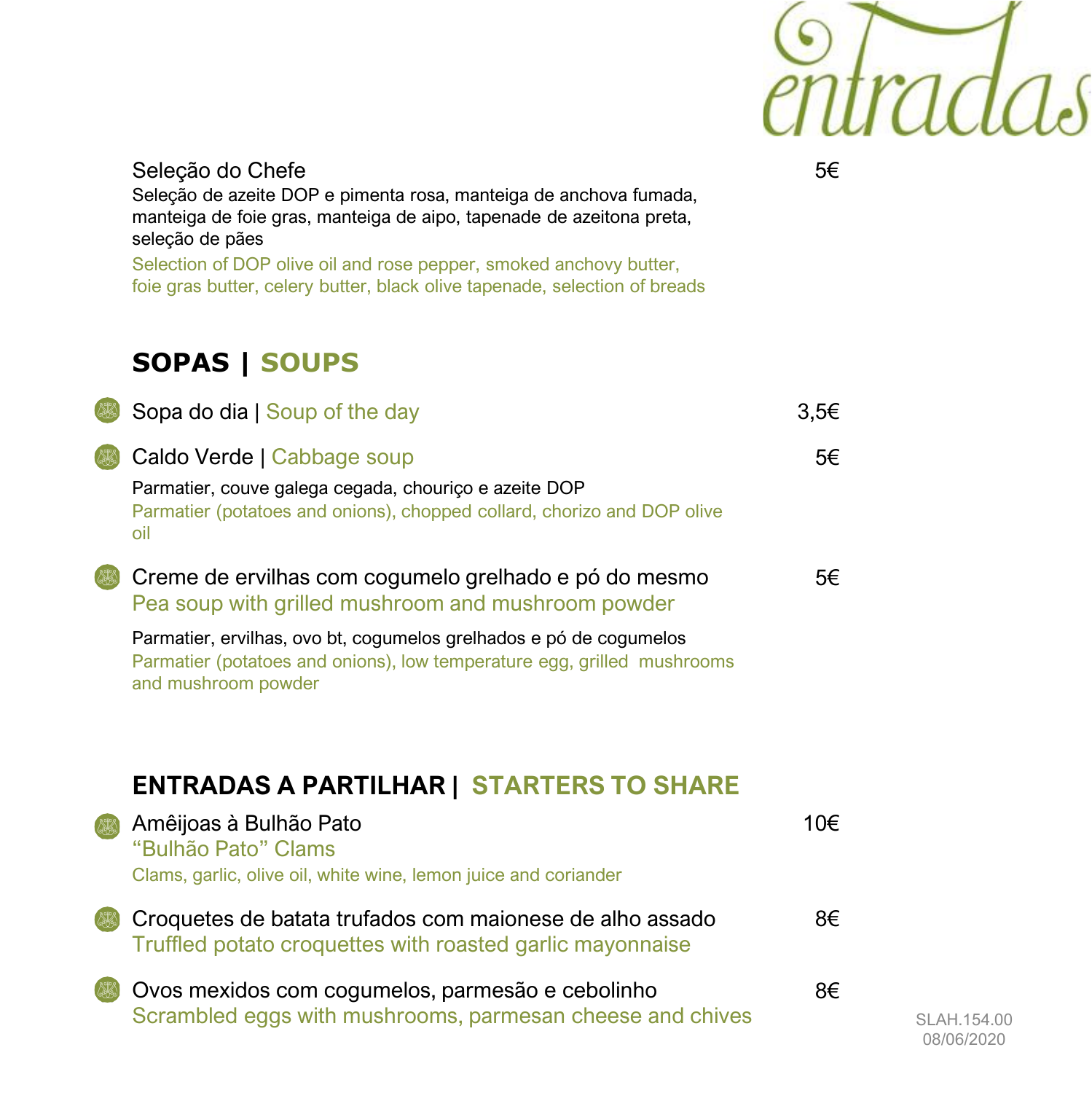### **SALADAS | SALADS**

### Salada Mista

7€

### Mixed salad

Mistos de alface, rúcula, espargos, tomate cherry, cebola roxa, pepino, cogumelos grelhados, alcachofra e vinagrete balsâmico Mixed lettuce, rocket, cherry tomato, cucumber, purple onion, asparagus, artichoke, grilled mushrooms and balsamic vinagrette

Salada caprese com redução de balsâmico Caprese salad with balsamic reduction Tomate, mozzarella e molho de pesto Tomato, mozzarella and pesto sauce

# *HICleSe*

### **MASSAS E RISOTOS | PASTAS AND RISOTOS**

Stuzzicareli de cogumelos, trufa e lascas de parmesão Mushroom stuzzicarelli, truffle and parmesan cheese Massa de cogumelos, cogumelos, rúcula e lascas de parmesão Mushroom pasta with mushrooms, rocket and parmesan flakes



Risoto de Alheira e Grelos Turnip tops and portuguese Meat Sausage Risotto 9€

14€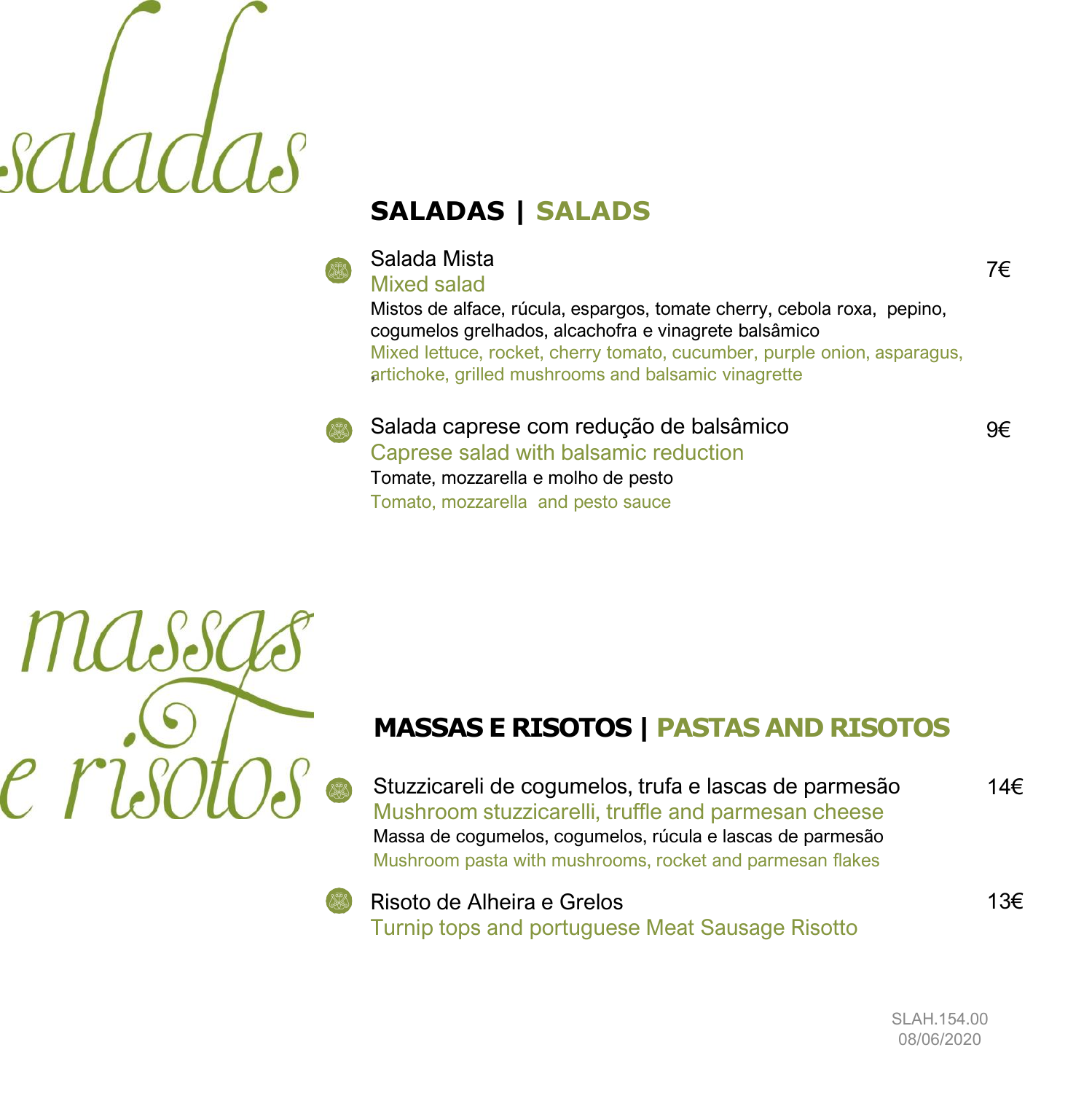### **PEIXE | FISH**

peixe

| Lascas de Bacalhau com malmequer de Cebola Roxa<br>Codfish shavings with grilled Purple Onion<br>Bacalhau cozido a BT, Batata gratinada com Cebola Roxa, Grelos e<br>coulis de Pimentos vermelhos assados<br>Low temperature boiled Codfish, Potato au gratin with purple Onion and<br>red Pepper coulis | 19€ |
|----------------------------------------------------------------------------------------------------------------------------------------------------------------------------------------------------------------------------------------------------------------------------------------------------------|-----|
| O NossoPolvo à Lagareiro<br>Our "Lagareiro" Octopus                                                                                                                                                                                                                                                      | 20€ |
| Polvo grelhado, Esparregado, Batata a murro, Cebola meia-lua e<br>emulsão de Pimentos                                                                                                                                                                                                                    |     |
| Grilled Octopus, mashed Spinach, roasted Potatoes, Onion and Pepper<br>emulsion                                                                                                                                                                                                                          |     |
| Salmão braseado com aromas do Oriente<br><b>Braised salmon with Oriental flavours</b>                                                                                                                                                                                                                    | 16€ |
| Salmão, Arroz de Coentros, Legumes do dia e Molho oriental<br>(malagueta, gengibre, mel, vinagre de arroz, coentros)<br>Salmon, Coriander Rice, daily Vegetables and Oriental sauce<br>(chili pepper, ginger, honey, rice vinager and coriander)                                                         |     |
| Nero de Lulas com Tomate seco<br><b>Black Linguini with Squid and dry Tomato</b><br>Linguini de Tinta de Choco, Lulas, Tomate seco e Pimentos<br>Squid Ink Linguini, Squid, dried Tomatos and Peppers                                                                                                    | 15€ |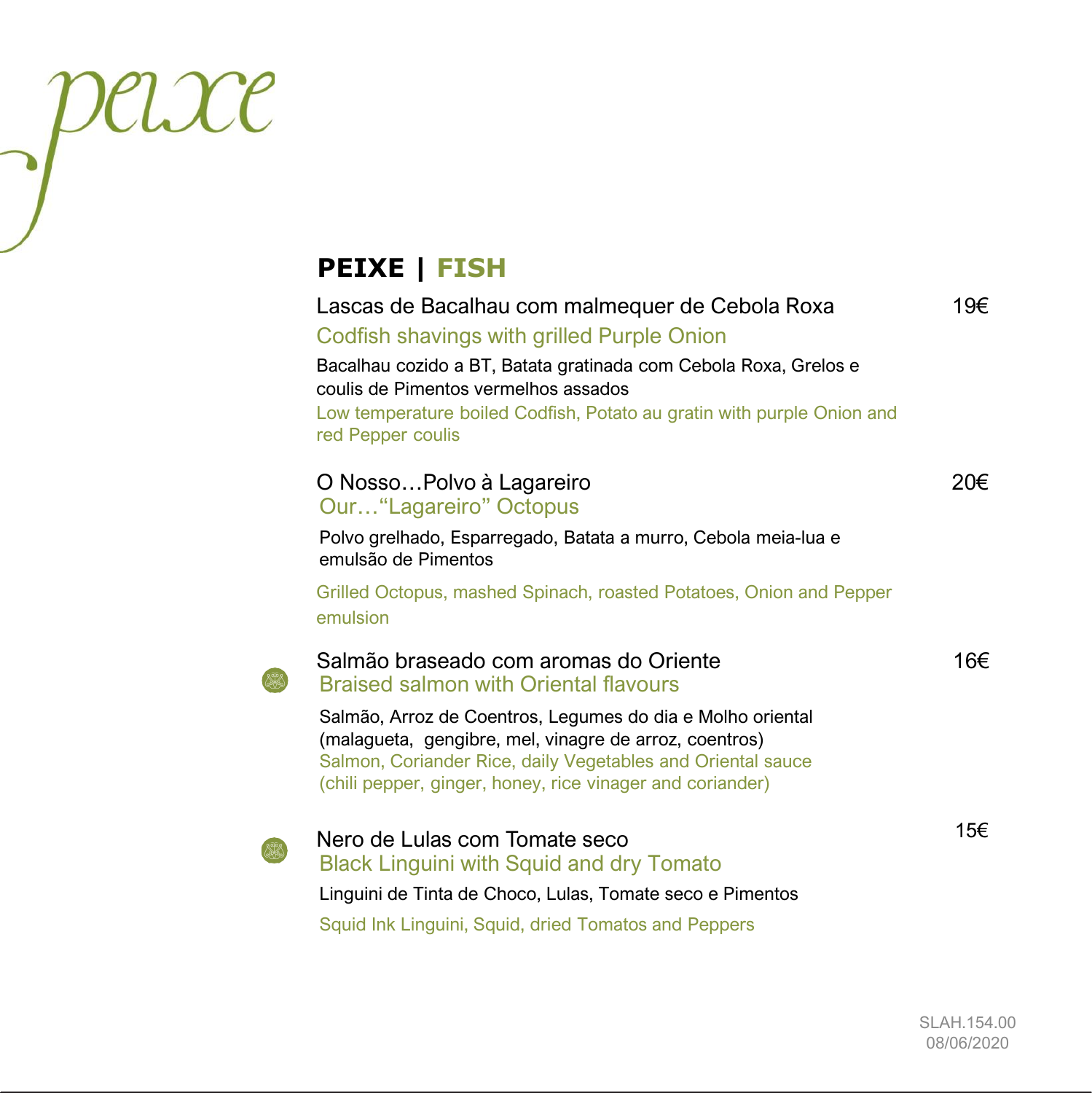## carne

### **CARNE | MEAT**

Bife do Lombo à Portuguesa Portuguese Tenderloin Steak

ham slices), fried Egg, french Fries

Bife, molho à portuguesa, Ovo, Batata frita

### 21€

Peito de Frango com Arroz de Cogumelos Chicken Breast with Mushroom Rice Peito de Frango grelhado, Arroz de Cogumelos Grilled Chicken breast, Mushroom Rice

Coxa de Pato com molho de Ervas finas Duck Leg Confit with fine Herbs sauce Coxa de Pato confitada, Batata gratinada, Legumes do dia e molho de Ervas finas Duck leg confit, Potato au gratin, daily Vegetables and fine Herbs sauce 17€

Steak, portuguese sauce (laurel, olive oil, garlic, parsley, white wine and

16€

SLAH.154.00 08/06/2020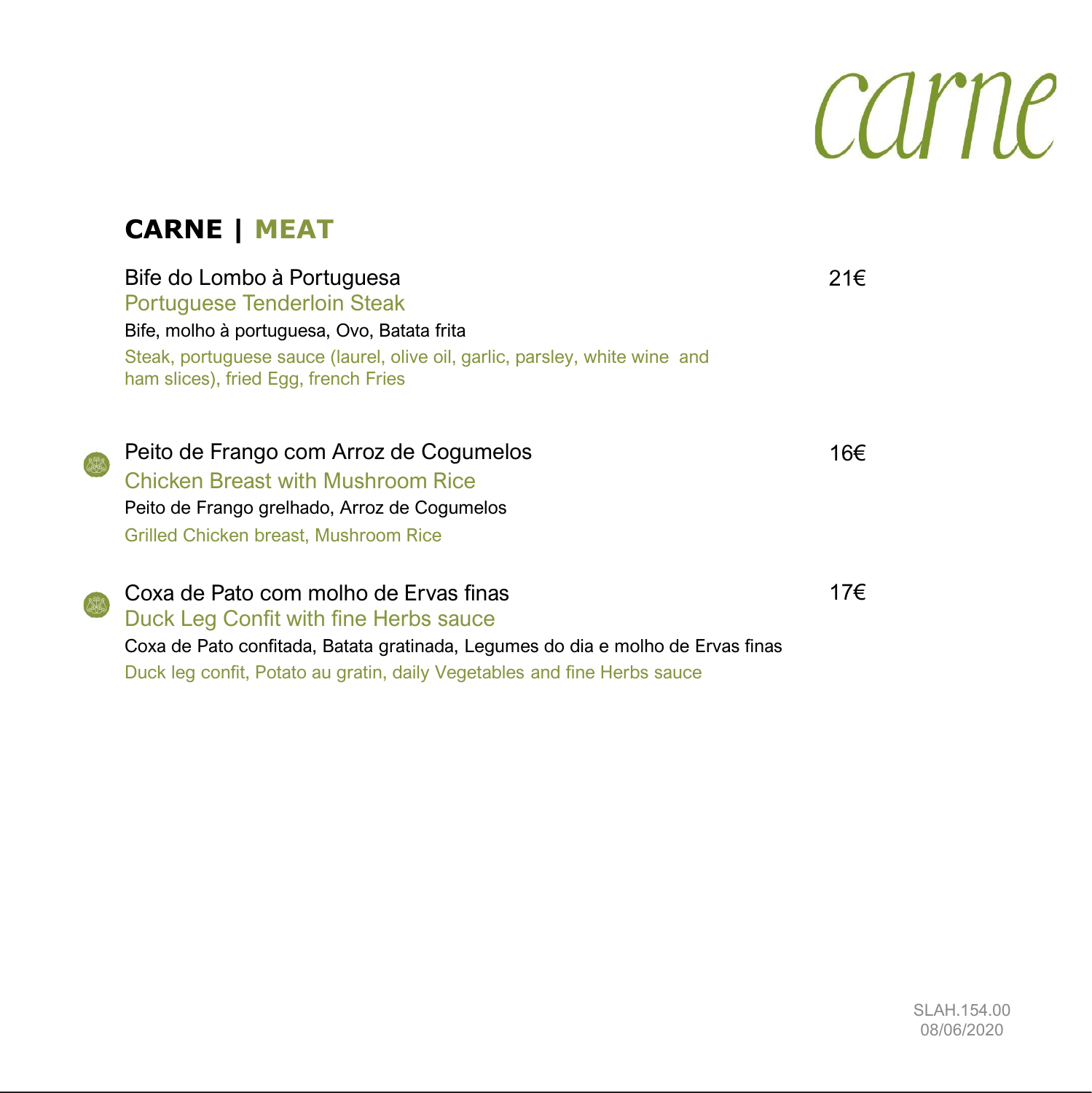### **SOBREMESA | DESSERT**

| Marquise de Chocolate<br><b>Chocolate marquise</b><br>Chocolate e Frutos secos<br><b>Chocolate and Dry Fruits</b>                                                                          | 5€ |
|--------------------------------------------------------------------------------------------------------------------------------------------------------------------------------------------|----|
| Panacota de Baunilha<br>Vanilla Panna cotta<br>Acompanha com sorvete de Morango<br>Acompanies with Strawberry ice cream                                                                    | 5€ |
| Cheesecake de Maracujá<br><b>Passion Fruit Cheesecake</b>                                                                                                                                  | 5€ |
| Fruta laminada<br><b>Sliced fruit</b>                                                                                                                                                      | 3€ |
| Gelados artesanais<br>Artisan ice creams<br>Morango, baunilha, chocolate, frutos vermelhos, avelã, queijo da Serra<br>Strawberry, vanilla, chocolate, red fruits, hazelnut, "Serra" cheese | 4€ |
| Sorbets artesanais<br>Artisan sorbets<br>Morango, lima-hortelã, ananás<br>Strawberry, mint-lime, pineapple                                                                                 | 4€ |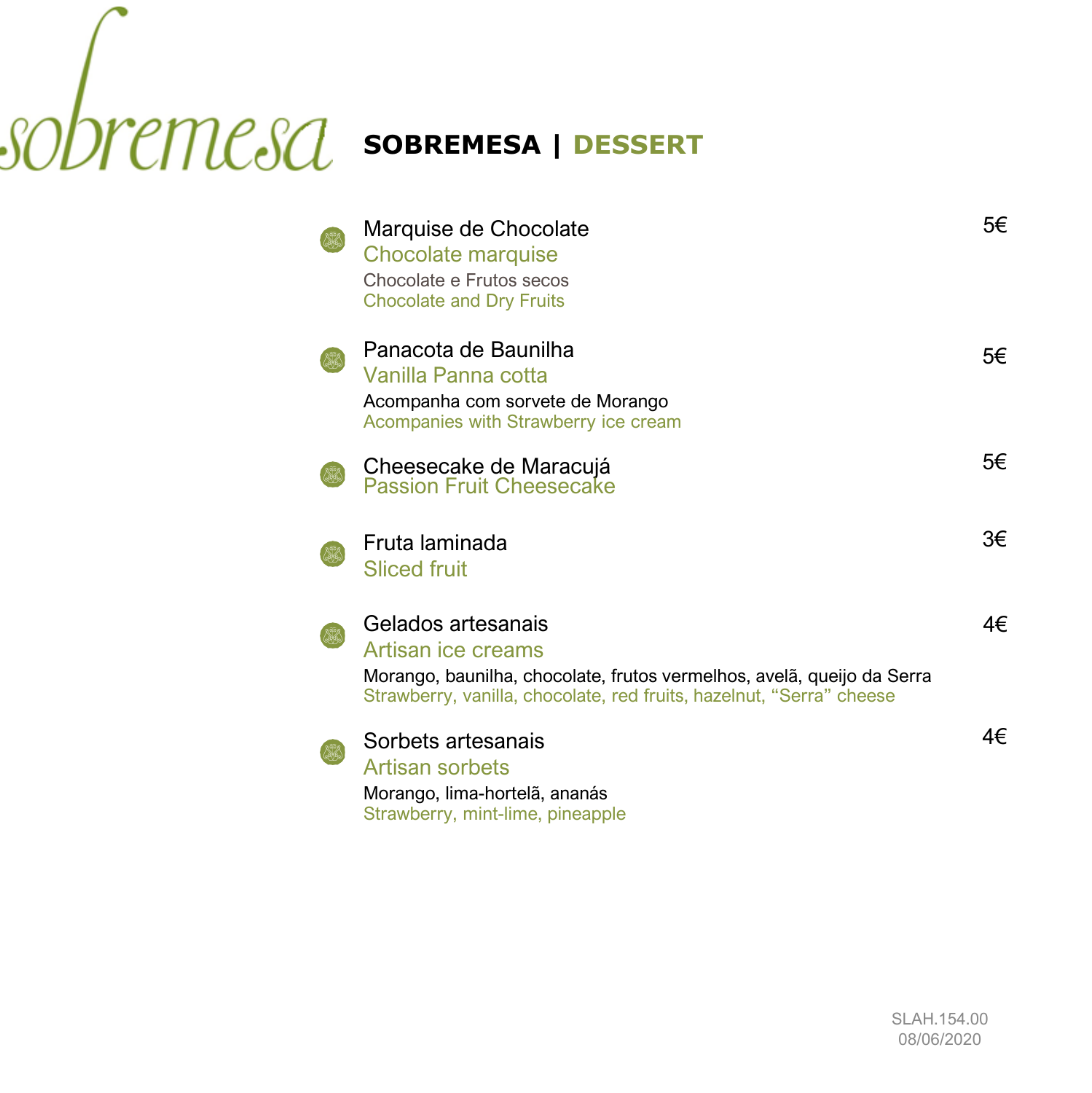

3€

3€

### **MENU INFANTIL | CHILDREN'S MENU**

### **SOPA | SOUP**

Creme de Ervilhas Pea's cream soup

Creme de Legumes Vegetable cream soup

### **PRATO PRINCIPAL | MAIN DISH**

| Palitos de Salmão com Batata palito e Legumes<br>Salmon sticks with French fries and Vegetables | 8€ |
|-------------------------------------------------------------------------------------------------|----|
| Linguini à Bolonhesa<br><b>Bolognese Linguini</b>                                               | 7€ |
| Bife de Frango com Batata palito e Legumes<br>Chicken breast with French fries and Vegetables   | 7€ |

### **SOBREMESA | DESSERT**

| Gelado do dia<br>Ice cream                  | 4€ |
|---------------------------------------------|----|
| Panacota de Baunilha<br>Vanilla Panna cotta | 4€ |